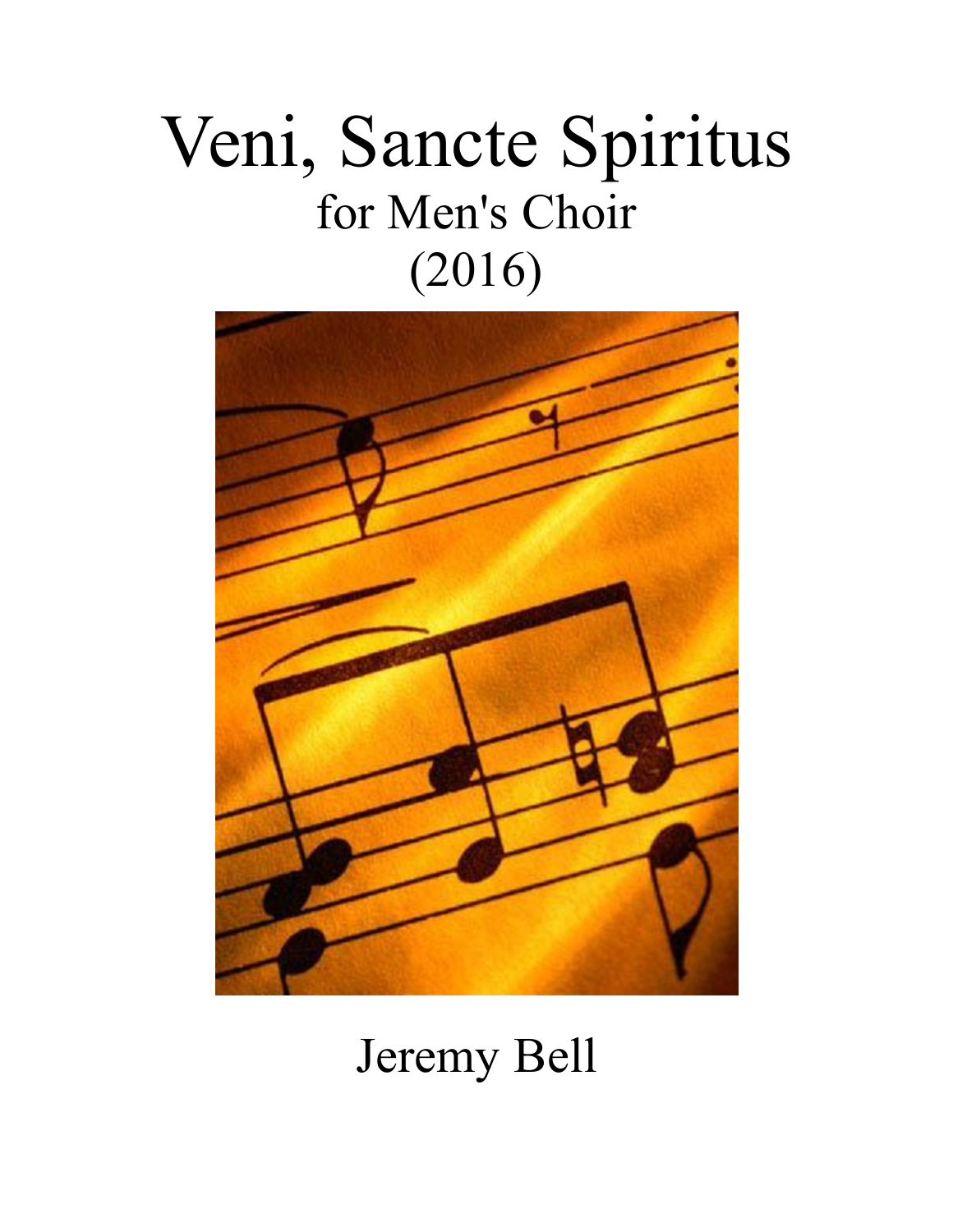#### PERFORMANCE NOTES

*Veni, Santce Spiritus* contains two soloists split off from the rest of the ensemble. The soloist performing the CHANT should be at the front of the stage while the soloist performing the ECHO should be stationed somewhere near the back of the performance venue. Whenever the CHANT is not accompanied by the ECHO, the soloist should follow therhythms fairly closely but also feel free to provide their own artistic interpretation to the line. When the ECHO is performing as well, the rhythms should follow the conductor's tempo to make sure that the dissonances and resolutions occur when they're supposed to. The CHOIR section will contain the rest of the ensemble evenly divided amongst the written notes. When the CHOIR section divides into sectional TTBB parts, the soloists should not be included.

The breath markings indicate where short (16th to 8th note) breaks may occur in the line, and all cut offs should occur on the beat marked by the 8th note. The metronome markings are relative guidelines, and the dynamics should ebb and flow just like the tempo to bring out the music of the piece.

#### TEXT AND TRANSLATION

Veni, Sancte Spiritus, et emitte caelitus lucis tuae radium.

Veni, pater pauperum, veni, dator munerum, veni, lumen cordium.

Consolator optime, dulcis hospes animae, dulce refrigerium.

In labore requies, in aestu temperies, in fletu solatium.

Come, Holy Spirit, send forth the heavenly radiance of your light.

Come, father of the poor, come, giver of gifts, come, light of the heart.

Greatest comforter, sweet host of the soul, sweet refreshment.

In labor, rest, in heat, temperance, in tears, solace.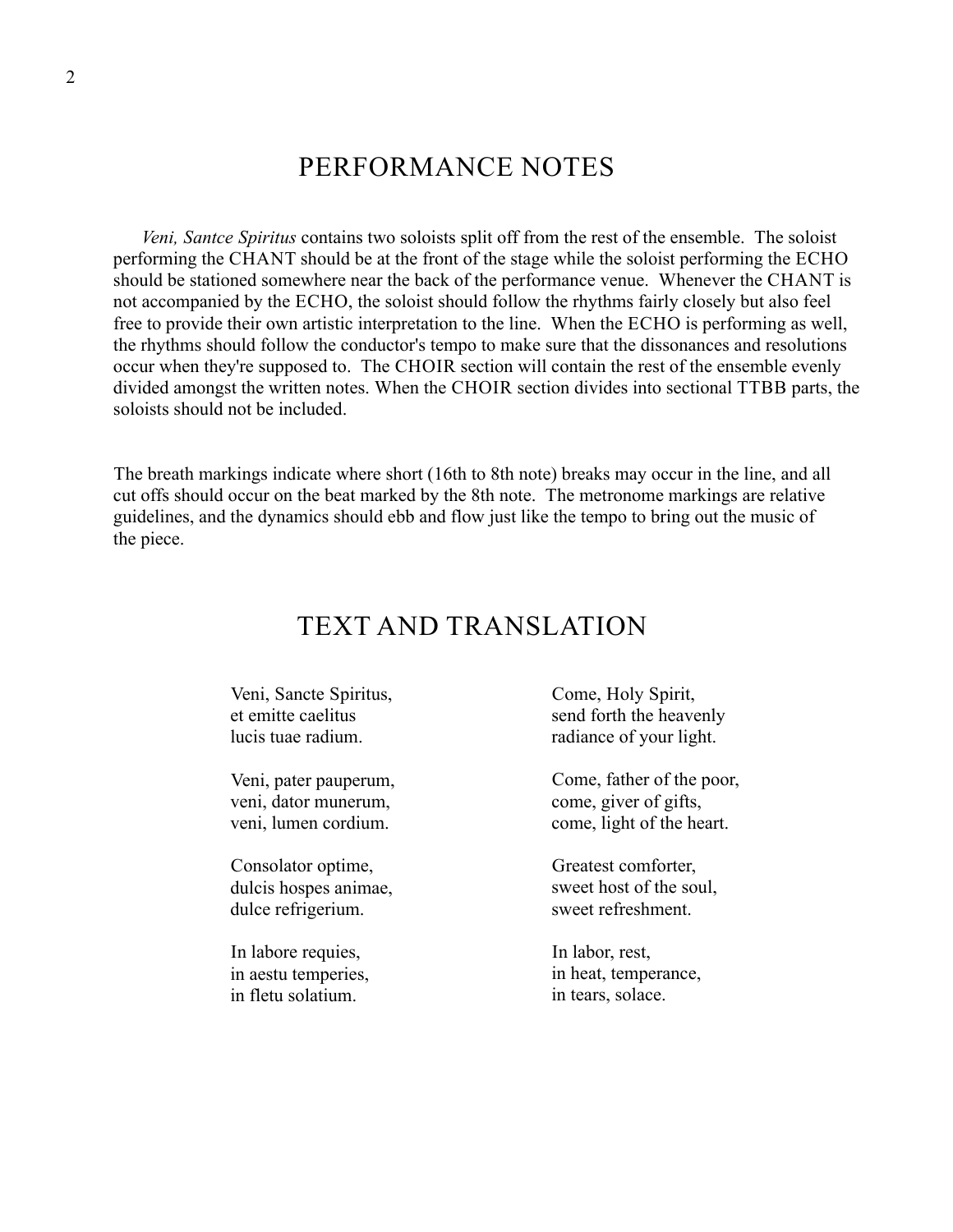### Veni, Sancte Spiritus



Copyright © 2016 by Jeremy Bell www.jeremybellmusic.com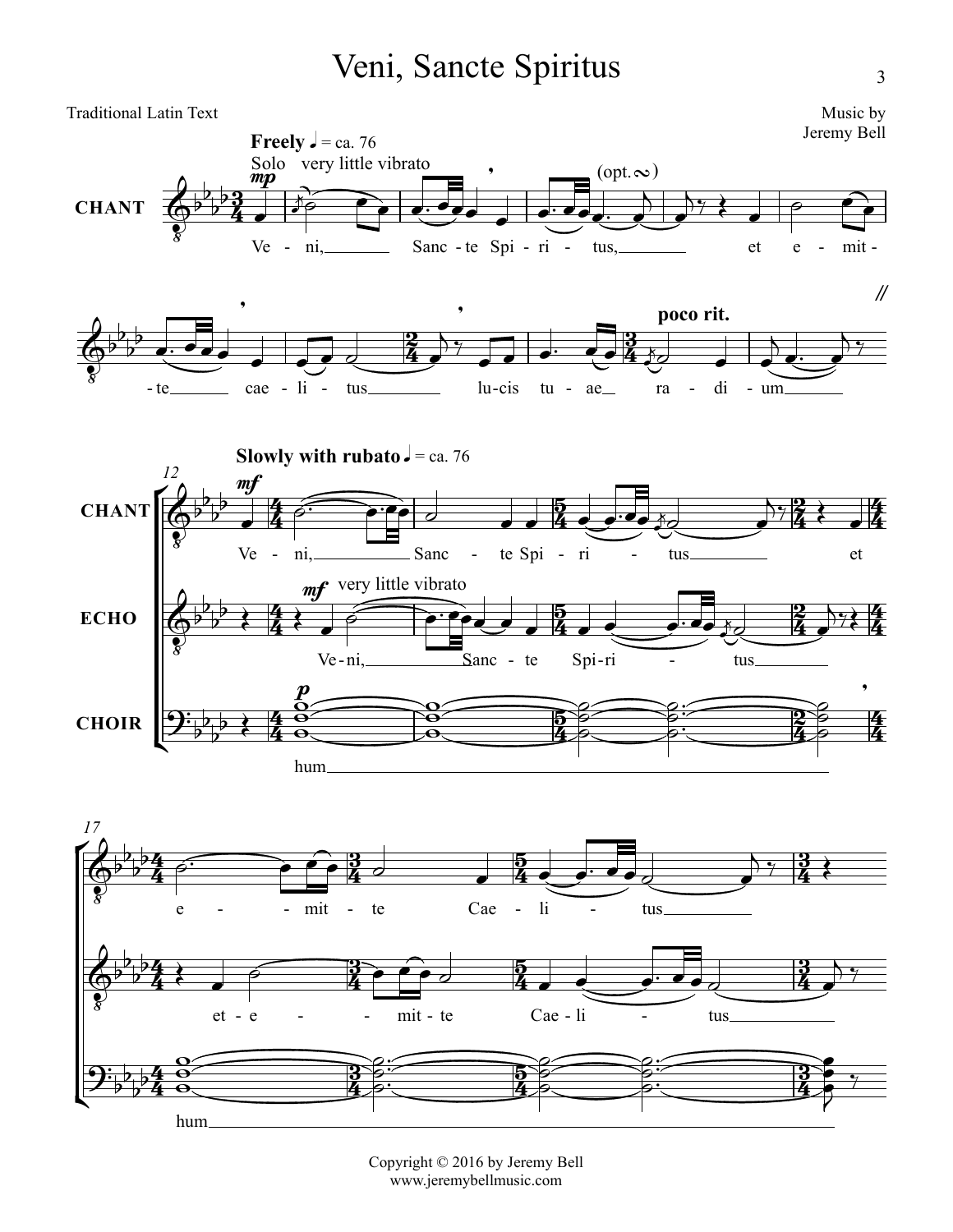



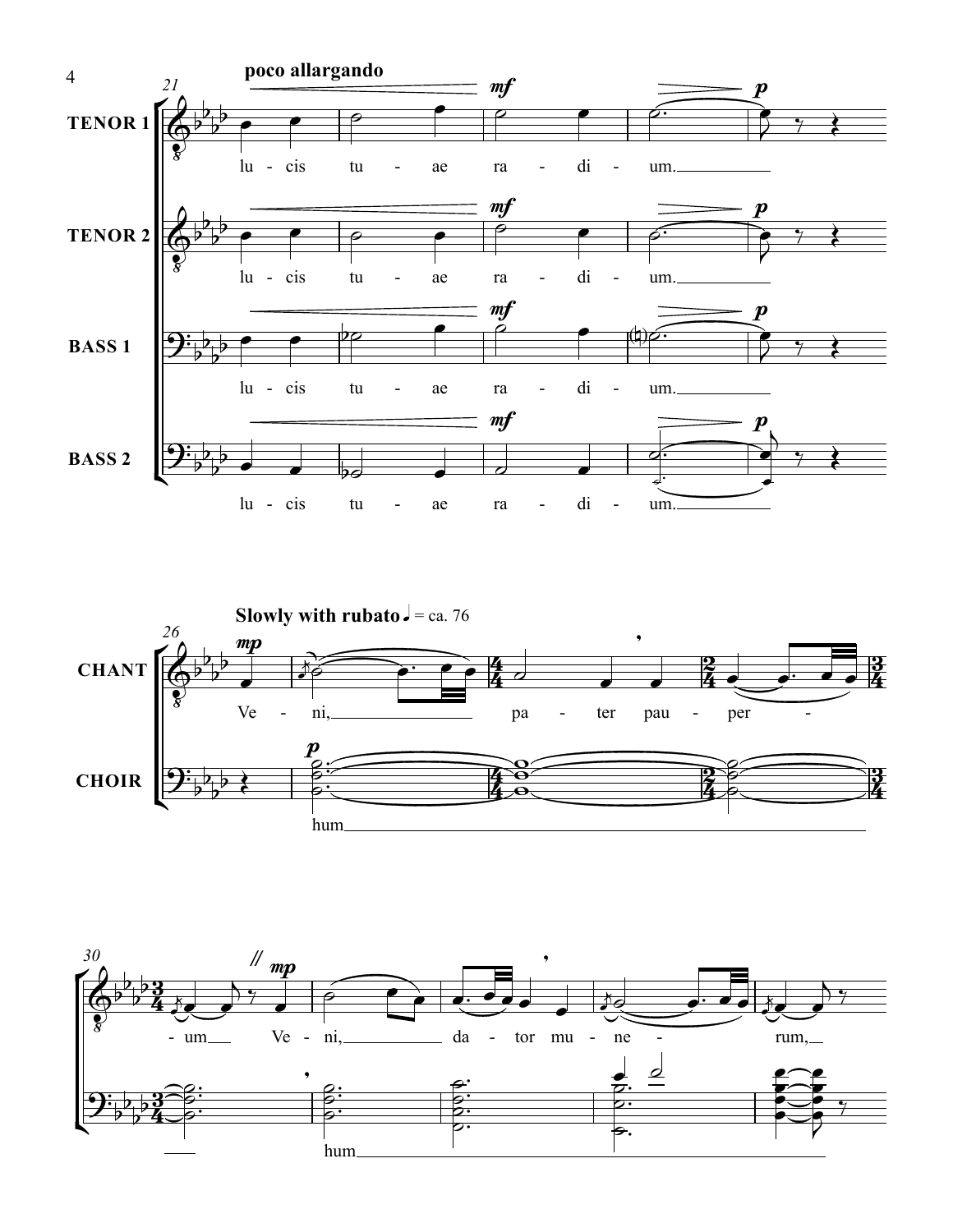

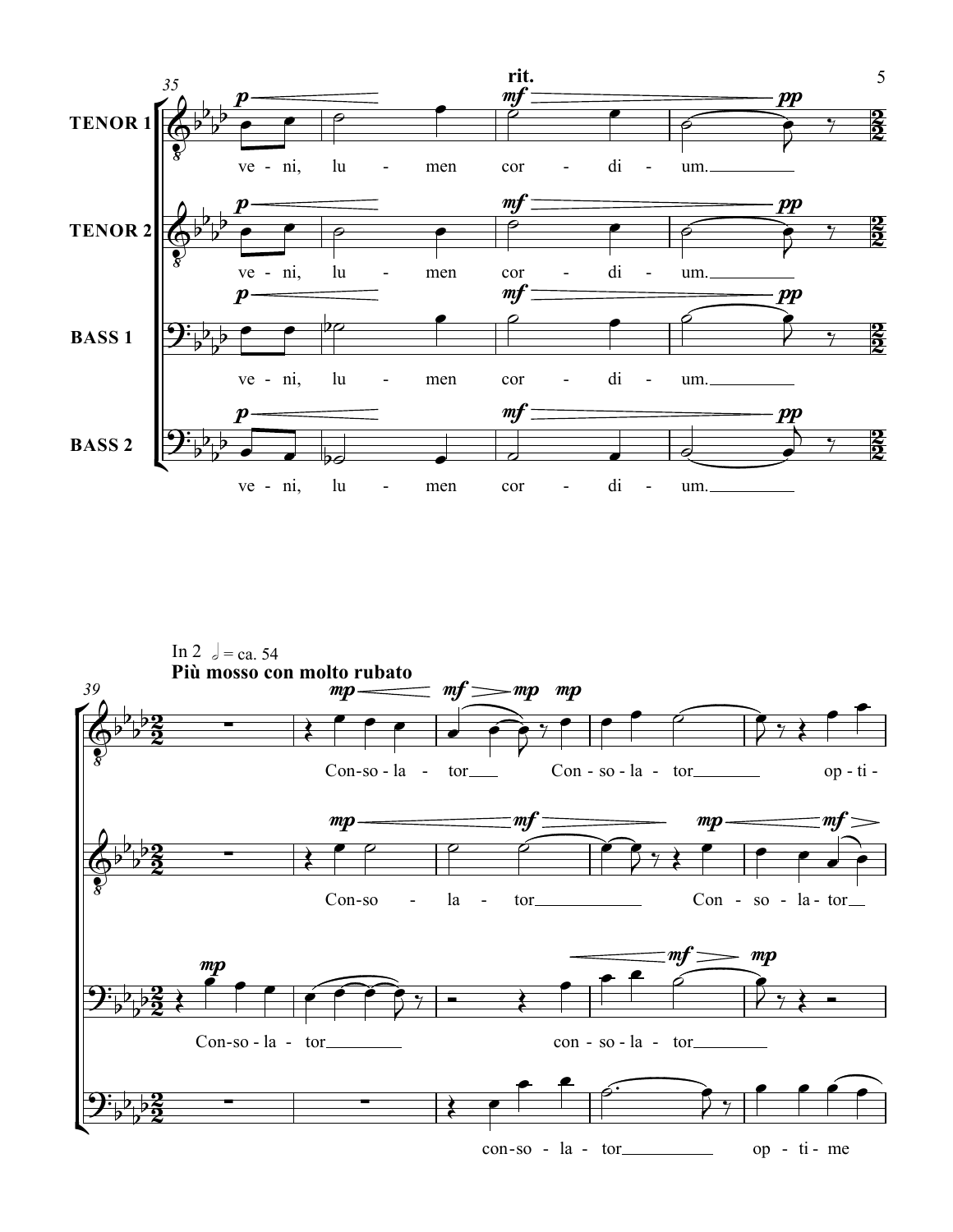

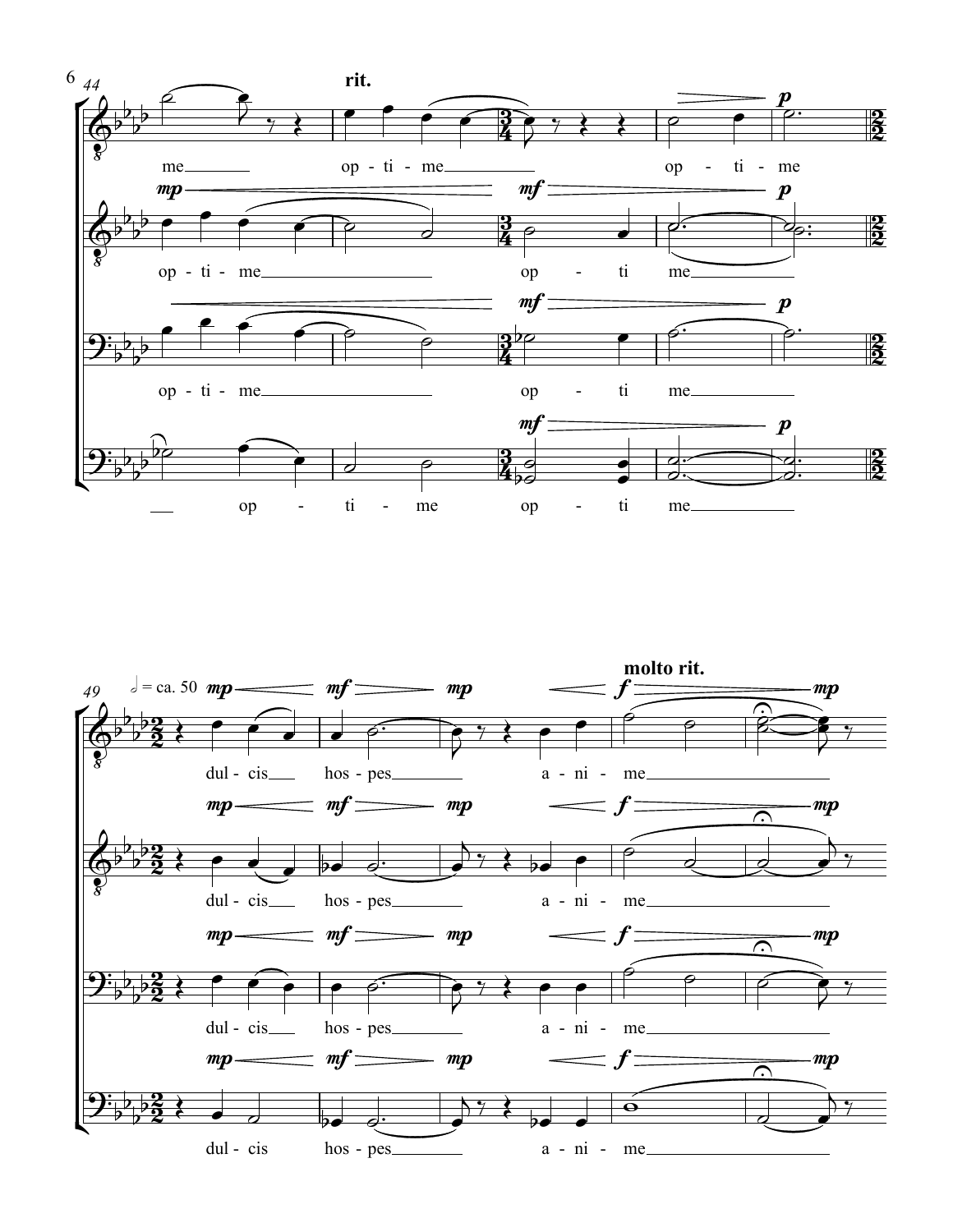



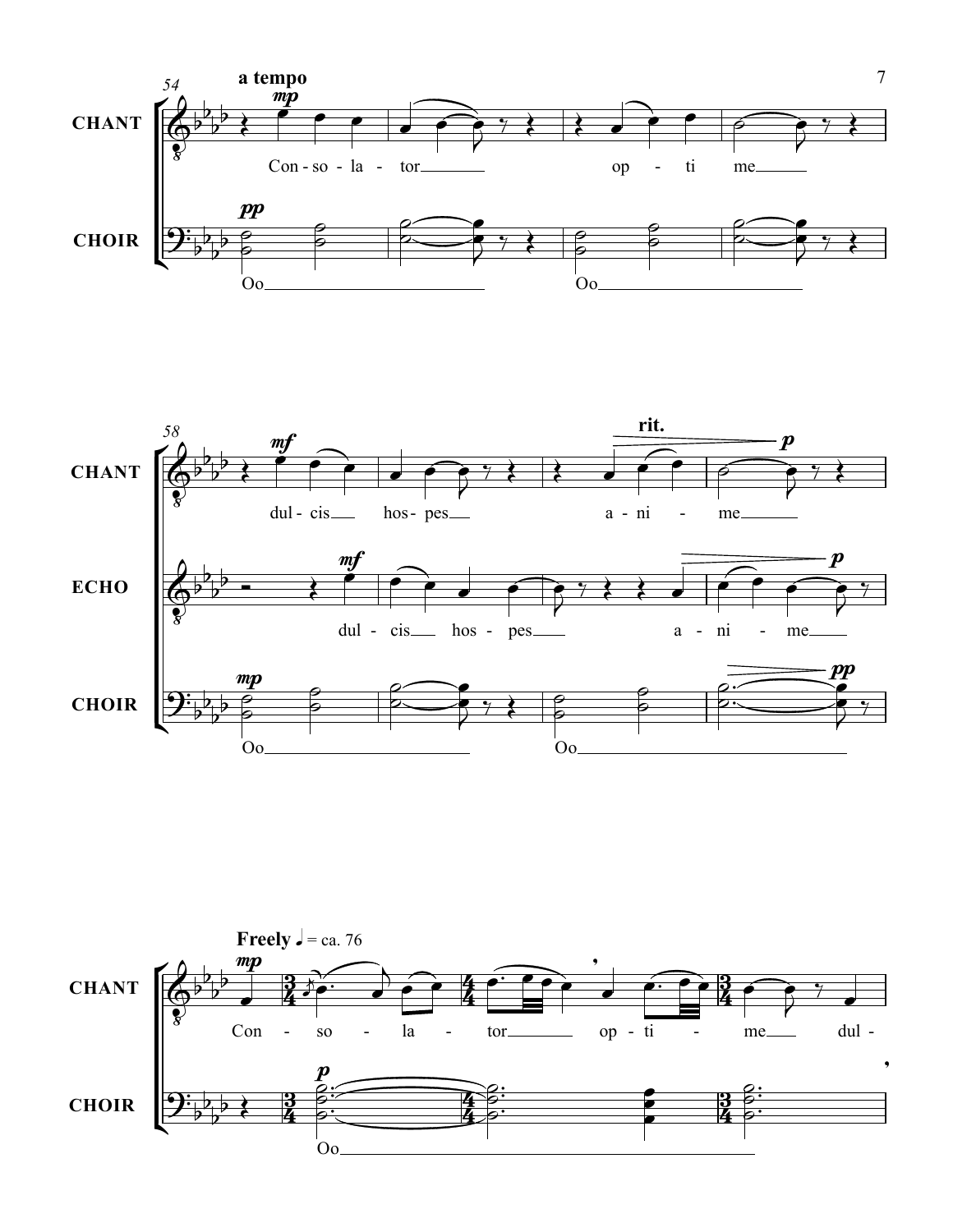



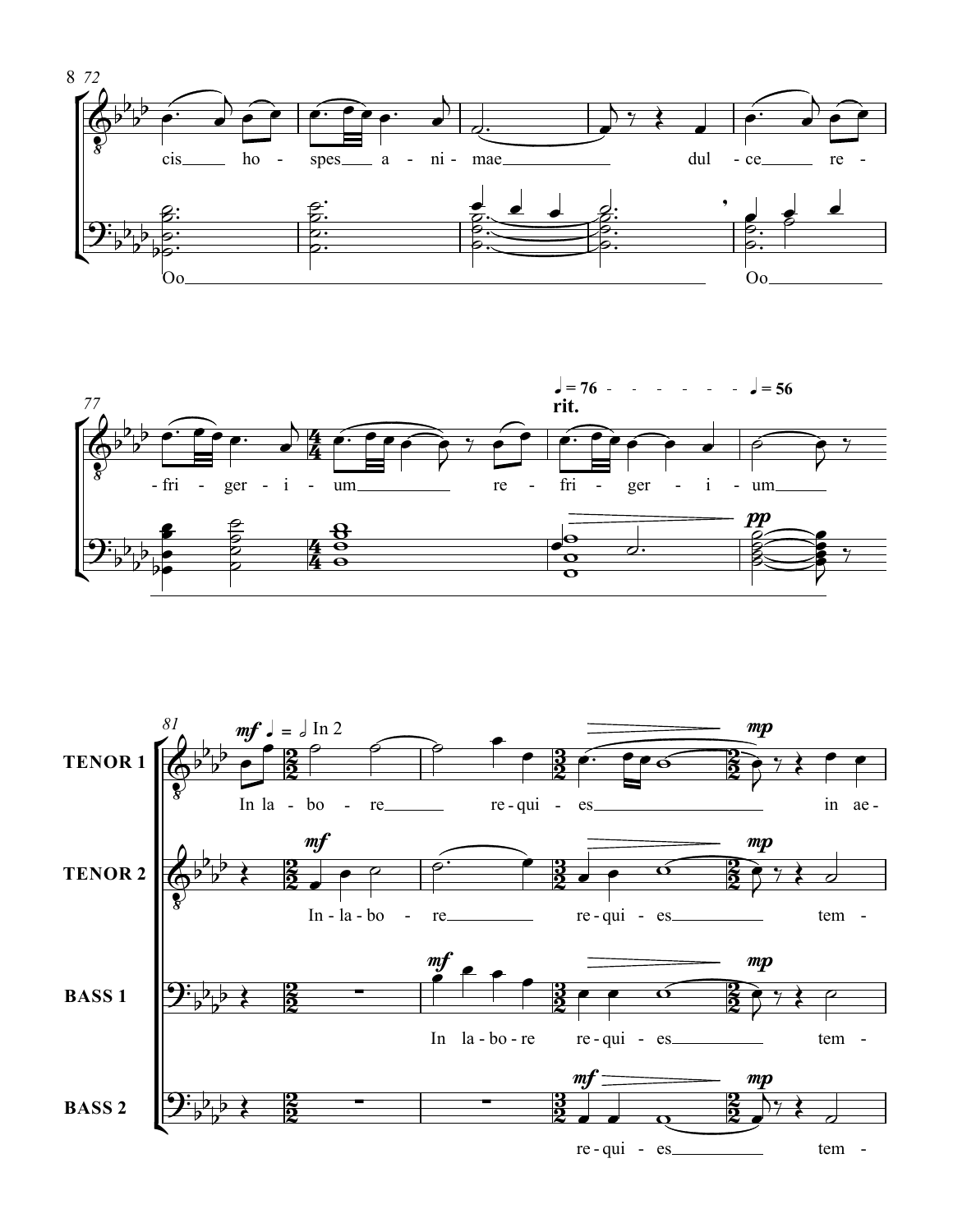